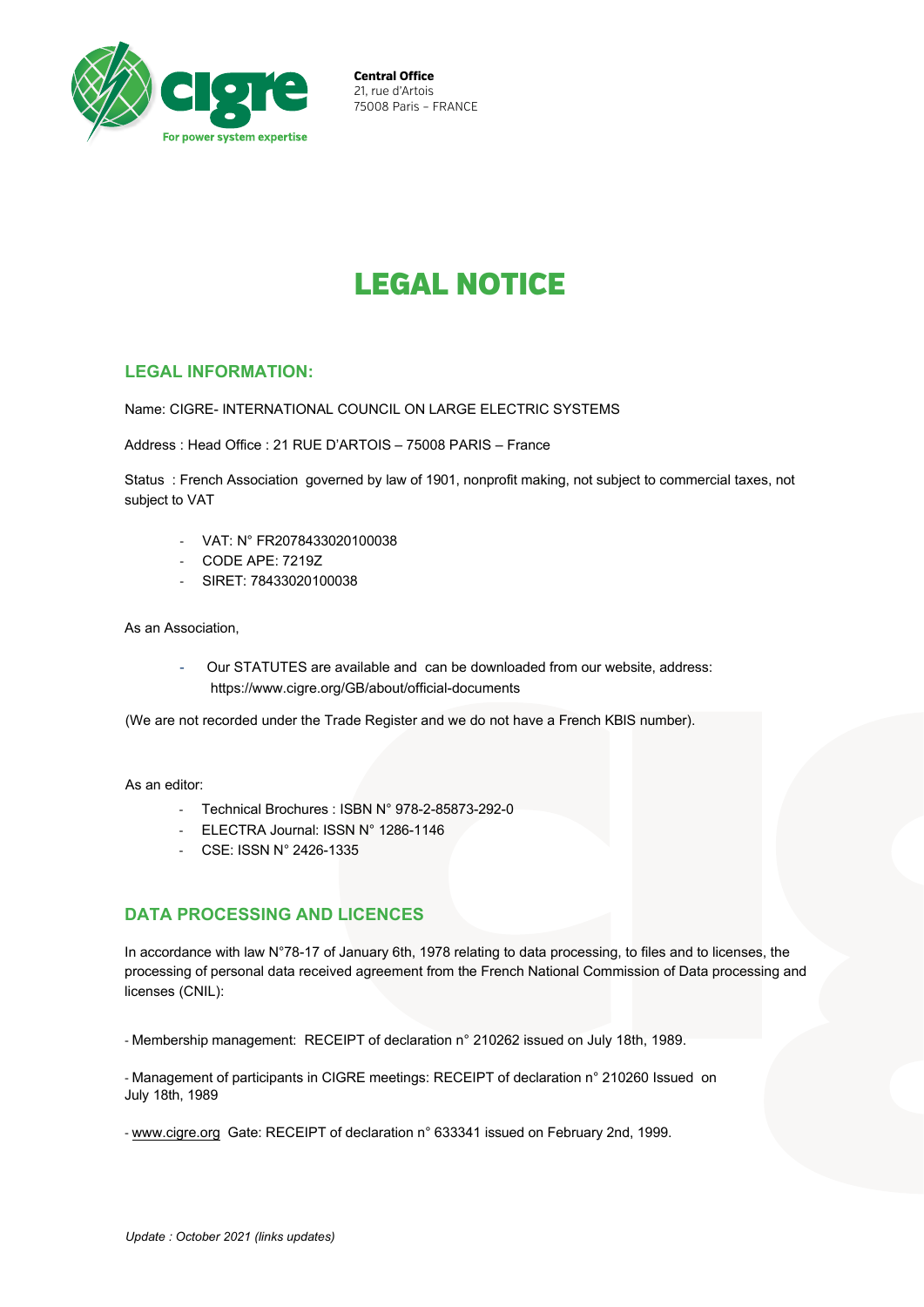

**Central Office**  21, rue d'Artois 75008 Paris – FRANCE

# **CONTENTS OF CIGRE SITE**

The information provided on our site is given for guidance purposes. We cannot guarantee the wholeness, exactitude, completeness and topicality of the information published on the site. It does not exempt our Members and non-Members from seeking an additional and relevant analysis.

Consequently, the user agrees that use made of this information is his sole responsibility. CIGRE could not be held responsible for the direct or indirect prejudice which could result from access or use of the [www.cigre.org](http://www.cigre.org)  gate and other gates for our National Committees, Study Committees and other CIGRE groups, including the inaccessibility, the loss of data, presence of viruses on the site, and other possible problems….

The user is required to comply with the provisions of French law relating to data processing, to files and to licenses, indicated above, infringement of which is liable to sanctions. In particular, as regards personal information which may be accessed, the user must abstain from collecting data, from any diverted use, and generally, from any act likely to be prejudicial to the privacy or reputation of individuals.

## **INTELLECTUAL PROPERTY**

The CIGRE marks and logos are registered trademarks. Any reproduction and total or partial representation, separately or integrated into other elements, without any prior and expressly written authorization from CIGRE, or from the CIGRE National committees concerned, are strictly forbidden.

## **COPYRIGHT RULES**

#### **COPYRIGHT**

Any holder of a CIGRE publication, on paper or electronic format, has only a right of use. The following are prohibited without express agreement from CIGRE: total or partial reproduction of the document, other than for personal and private use; making the document available to any third party , which covers circulation on an intranet or corporate network.

#### WARNING

"CIGRE does not give any guarantee or insurance on the contents of this publication, and also declines responsibility, as for the exactitude or the exhaustiveness of information. All the implicit guarantees and conditions are excluded to the extent permitted by the law".

[www.cigre.org Ga](http://www.cigre.org)te: all contents, programs, texts, technical documentation, illustrations, photographs and videos, animations, databases, and in general all information on our CIGRE gates are the property of CIGRE or are subject to a right of use or exploitation. These elements are covered by legislation protecting copyright.

Any representation, modification, reproduction, total or partial distortion of the site or of its contents, in any way whatsoever, would constitute a counterfeit sanctioned by the L335-2 articles and following of the Code of Intellectual property.